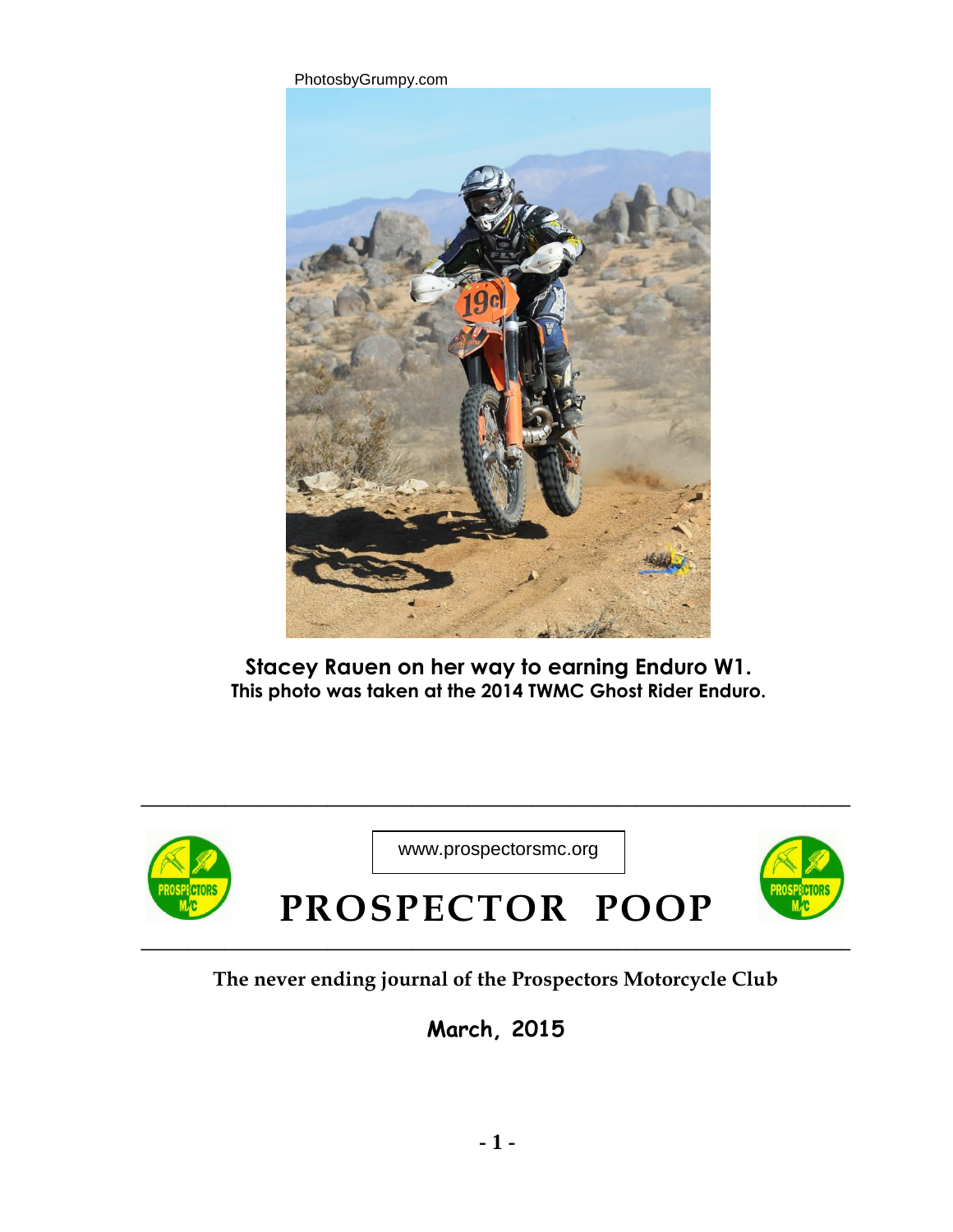**HARE SCRAMBLES: Our race at Quail Canyon / Hungry Valley will be Saturday and Sunday, March 14 and 15. For more info, please read the enclosed letter from President Steve. For the schedule, Doug puts it best.** 

**Set up – March 7 and 12, 13, & 16 Event – March 14 & 15 Camp – March 12, 13, 14 & 15**

**As you can see, Saturday, March 7, will be The Big Hare Scrambles Work Day. Bring trucks and work gloves as always, we have a lot of work to do as this race course will be considerably longer than our GP track. This will be a major effort, we will need lots of caution flaggers, etc, please be there.** 

**CLUB MEETINGS: Our next two meetings will be Tuesday evening, March 3 and April 7, at Kurt's Clubhouse, 4100 Stevely Avenue, Lakewood CA 90713. Next club newsletter will be mailed April 28 and will include results from the Prairie Dogs and Hilltoppers GP events.** 

**EFM: Our 2015 Easter Field Meet will be April 4 and 5 at Prospector Camp off of Hwy 395 across from the El Pasos. The Hilltoppers were good enough to move their Grand Prix event date to March 28 and 29 so as to avoid a date conflict with Easter weekend and we thank them for that. Our Easter Field Meet will feature all the usual good stuff, plus…** 

**A Full Moon! How cool is that? Night Putt maybe, we'll see. Another idea is to perhaps have one of the field events under the moon light - the slow race maybe?** 



**Blayne Thompson and Sam Capt, winners of the Adult Team Pit Bike Race at the recent Dirt Diggers GP. The race is always held Saturday evening, is a huge deal, is kind of wild, and beyond fun. Lap time is about one minute, riders switch every lap, and everything that can go wrong usually does.**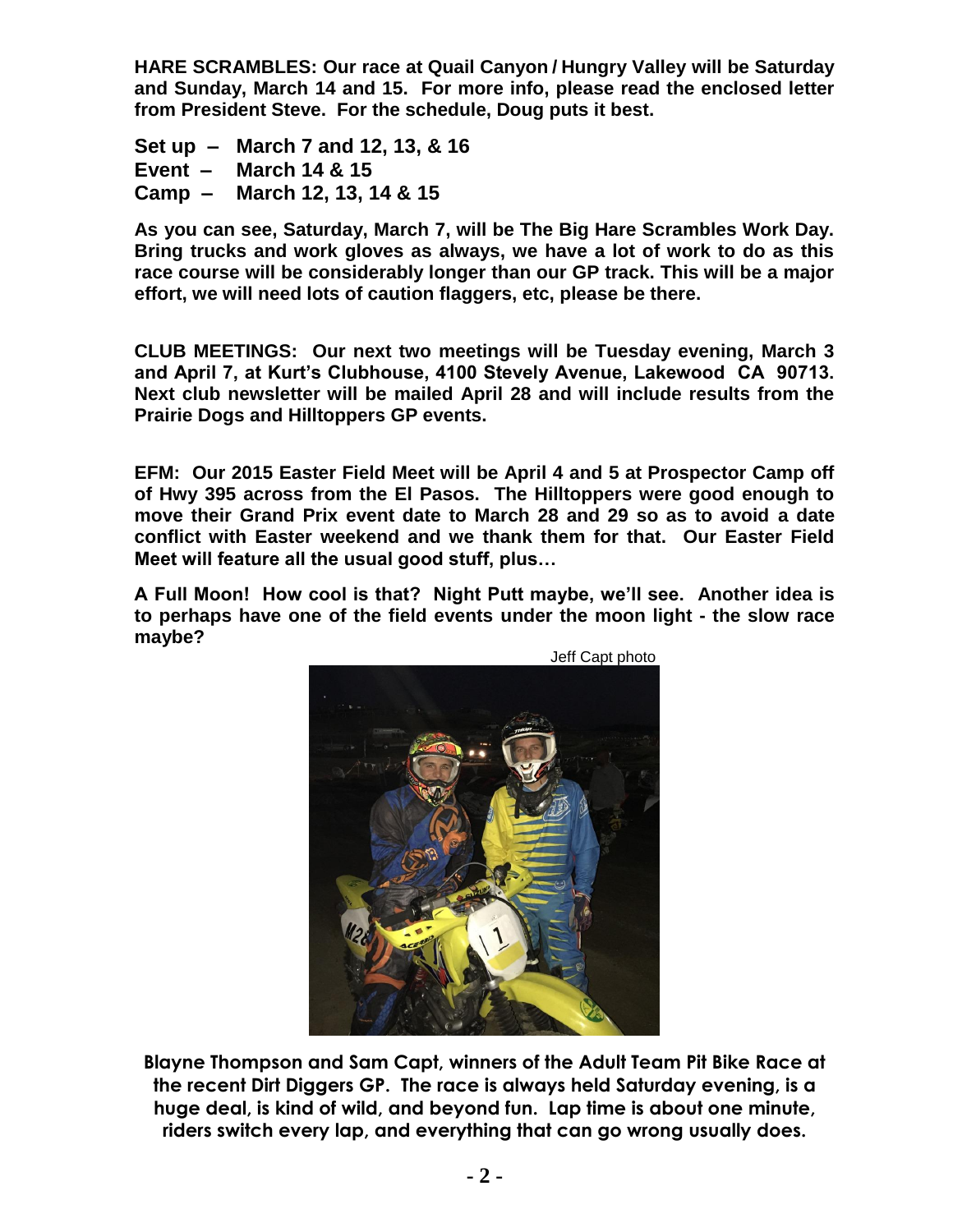**DIRT DIGGERS MC TAFT GP and OILFIELD DERBY: Honolulu Hills, January 31 and February 1, Big 6 GP Series Round 2. Air temps in the 50's and 60's and great winter racing conditions yet again.** 

**Race 2, Saturday:** 

| Hana Hintz *         | 1 <sup>st</sup> Woman Novice     |
|----------------------|----------------------------------|
| <b>Rick Levine</b>   | 4 <sup>th</sup> Evo Intermediate |
| <b>Butch Nelson</b>  | 12 <sup>th</sup> Masters Expert  |
| <b>Brooke Levine</b> | 6 <sup>th</sup> Woman Novice     |
| <b>Steve Bebeck</b>  | 19 <sup>th</sup> Masters Expert  |

**\* Hana lapped the entire field of Women Novices, completing 4 laps to their 3. Class size was 12 riders and she finished 34th overall out of the well over 100 riders who started Race 2. To put that in perspective, the Woman Novices start on a later row that is well back from the front row, putting them at a huge disadvantage in terms of overall finish.** 

**Race 3, Saturday:** 

| <b>Clayton Cummins</b><br><b>Nathan Jandra</b> | 2 <sup>nd</sup> Vet Open Beginner<br>3 <sup>rd</sup> Vet Open Beginner     |
|------------------------------------------------|----------------------------------------------------------------------------|
| Race 4, Saturday:                              |                                                                            |
| <b>Ron Kupke</b><br><b>Ray Jandra</b>          | 15 <sup>th</sup> Magnum Open Expert<br>16 <sup>th</sup> Magnum Open Expert |
| Race 5, Saturday:                              |                                                                            |
| <b>Will Levine</b>                             | 1 <sup>st</sup> WCGP 200 Novice                                            |
| <b>Sam Capt</b>                                | 15 <sup>th</sup> WCGP 250 Novice                                           |
| <b>Hayden Hintz</b>                            | 8 <sup>th</sup> WCGP 200 Novice                                            |
| Race 8, Saturday:                              |                                                                            |
| <b>Sam Capt and Blayne Thompson</b>            | 1 <sup>st</sup> Pit Bike Team                                              |
| Race 14, Sunday:                               |                                                                            |
|                                                | $\rightarrow$ ath appendix                                                 |

| Sam Capt     | $12^{\text{th}}$ 250 Novice  |
|--------------|------------------------------|
| Hayden Hintz | 7 <sup>th</sup> 200cc Novice |
| Hana Hintz   | 9 <sup>th</sup> 200cc Novice |